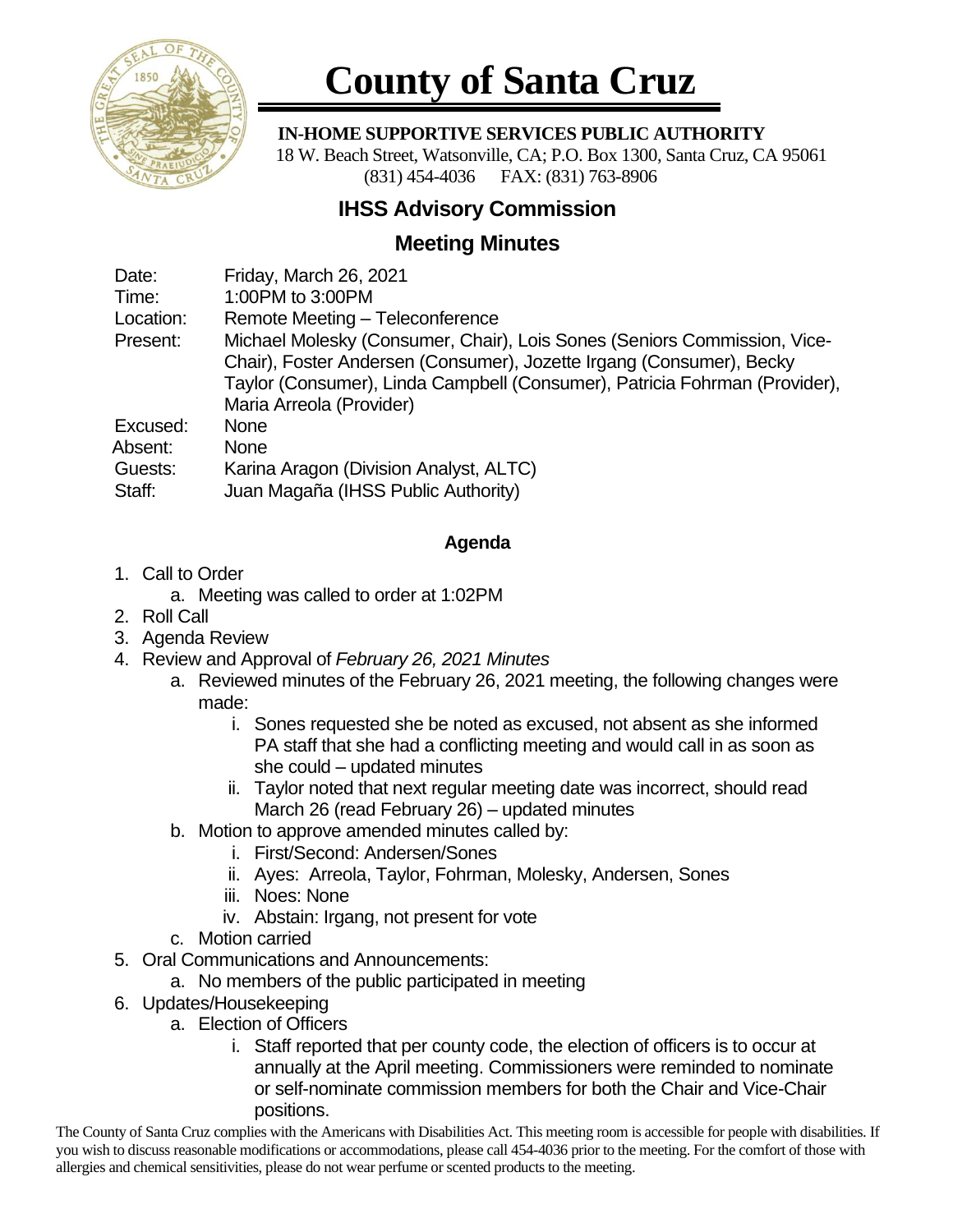- b. Reminders from the Chair
	- i. No reminders provided
- c. Topics & Speakers
	- i. Staff reported that Clay Kempf from the Seniors Council has been invited to talk about the Master Plan on Aging at an upcoming commission meeting; staff is working with Mr. Kempf to finalize a date; Staff also reported that Janie Whiteford from CICA had reached out to staff and informed that she would be able to present at a future commission meeting.
- d. Commission Vacancies
	- i. Staff reported that on 04/13/2021, the Board of Supervisors will finalize the appointment of Becky Taylor as an at-large representative of the Commission on Disabilities. At that time, the Commission will have the following vacancies – two (2) consumer representatives and one (1) representative of county advisory body or county staff.
- 7. CICA Dues
	- a. Staff reported that staff received a dues invoice in the amount of \$500 for the commission's membership with the California IHSS Consumer Alliance (CICA). Staff asked the commission if they wished to continue their membership and authorize payment of the invoice.
	- b. Sones inquired on the commission's budget.
		- i. Staff reported there was sufficient funds in the budget to cover this amount.
	- c. Motion to continue the commission's membership with CICA and therefore pay the \$500 membership invoice was called by:
		- i. First/Second: Sones/Taylor
		- ii. Ayes: Irgang, Arreola, Fohrman, Andersen, Molesky, Sones, Taylor, **Campbell**
		- iii. Noes: None
		- iv. Abstain: none
	- d. Motion carried.
- 8. Food Insecurity
	- a. Molesky inquired if the commission believes food insecurity continues to be a priority with the commission. Molesky reminded the group that the Central California Alliance for Health grant ended 12/31/2020.
	- b. Aragon provided information on the Great Plates Delivered program which is currently set to expire 04/07/2021 but may be extended by the federal government for an additional month. With this program, eligible elderly individuals have been able to receive up to 3 meals per day; some of the recipients of this program are also receiving IHSS services. Aragon reported that planning is currently underway for when the program is no longer extended.
	- c. Molesky reminded the group that food insecurity is a big in Santa Cruz County and IHSS recipients are impacted by this
	- d. All commissioners agreed that Food Insecurity in Santa Cruz County should continue to be an item that the commission should focus on.
- 9. Provider Recruitment
	- a. Molesky opened up the floor for commissioners to provide ideas on how to recruit providers.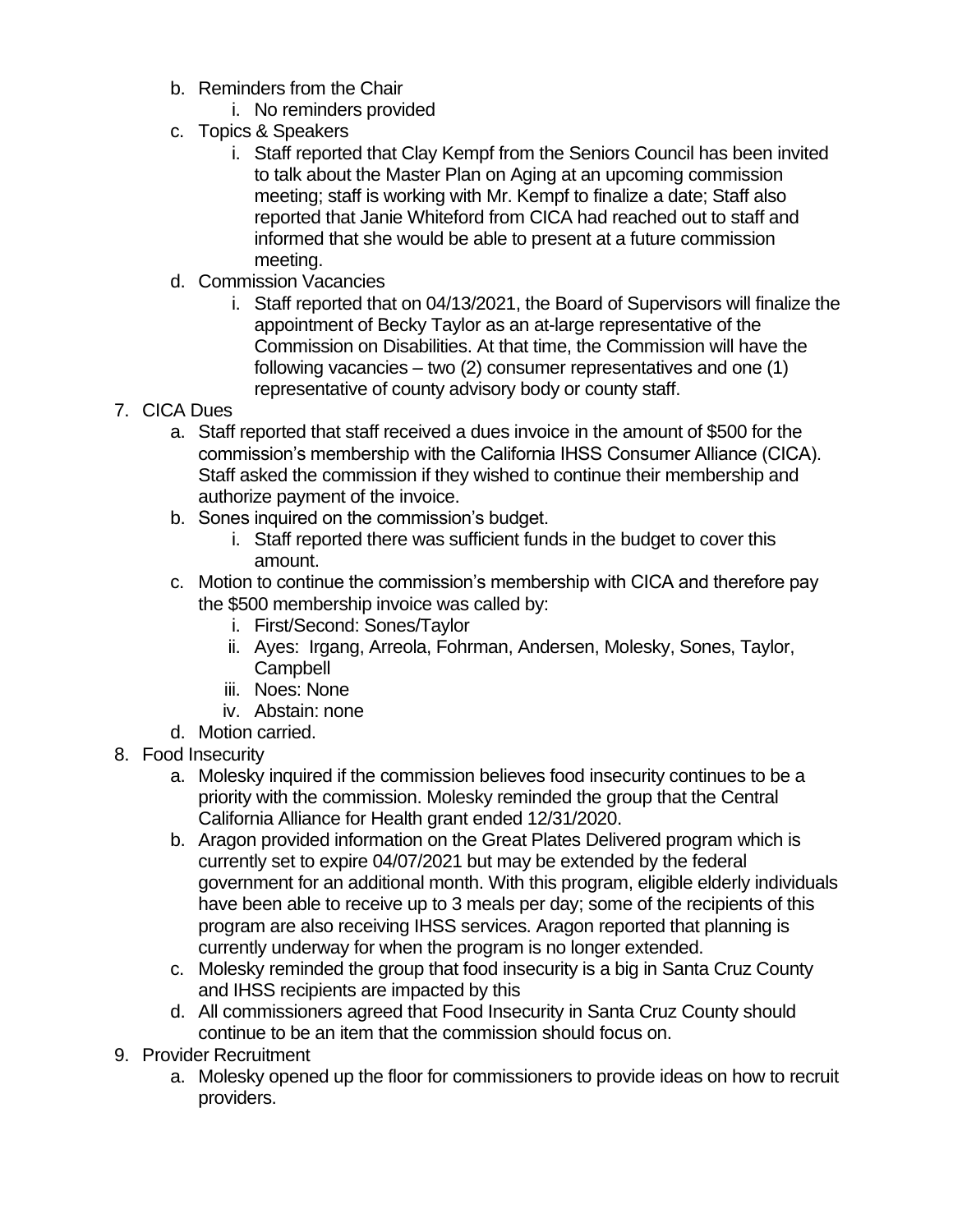- i. Fohrman reported that she was trying to get two IHSS providers on the registry, but the information on the website was not clear on how to obtain an application for the registry.
	- 1. Staff to review the webpage and make changes as necessary.
- ii. Molesky mentioned bringing back the caregiver café's once we can safely resume in-person meetings.
- iii. Sones mentioned partnering with Cabrillo and UCSC
- 10. IHSS Program Updates
	- a. Staff provided the following IHSS Program Updates
		- i. Vaccines
			- 1. 130,000 vaccinations have been given to Santa Cruz County residents
			- 2. More than 70% of Santa Cruz County residents over age 65 have been vaccinated and over 30% of all residents over age 16.
			- 3. Recent projections indicate that vaccines will be available to every Santa Cruz County resident by midsummer.
			- 4. All IHSS providers have been offered the vaccine; the department assisted 1,060 providers with scheduling; at this time, there is no way to obtain confirmation that all IHSS providers have been vaccinated.
			- 5. As of 03/15/2021, all IHSS recipients age 16 and over became eligible to receive the vaccine. Recipients are encouraged to go through their primary care physician to obtain the vaccine.
			- 6. The vaccine is being made available to homebound clients; homebound IHSS recipients who need assistance in obtaining their vaccine should contact their IHSS social worker.
		- ii. Paid Sick Leave for IHSS Providers
			- 1. Recently, Governor Newsome signed SB 95 which extended COVID-19 related sick leave to all IHSS providers. Information on this new benefit is being released and more information will be provided at the next commission meeting.
- 11.Public Authority Updates
	- a. Staff provided the following Public Authority updates:
		- i. The Public Authority continues to process enrollment and registry requests remotely.
		- ii. Essential Protective Gear gloves, masks and hand sanitizer continue to be provided to all IHSS providers upon request.
		- iii. Electronic Visit Verification 96% of IHSS providers are enrolled in either electronic or telephonic timesheets – there are 108 providers yet to enroll in one of these timesheet options; the PA will be working on enrolling these individuals.
- 12.Subcommittee Reports
	- a. Seniors Commission (Sones)
		- i. Sones reported that the last Seniors Commission meeting primarily focused on the need for vaccinations for seniors.
	- b. Commission on Disabilities (Taylor)
		- i. No report out
	- c. Legislative (Molesky)
		- i. Molesky reported that a lot of the COVID related bills are expiring and he is monitoring the situation.